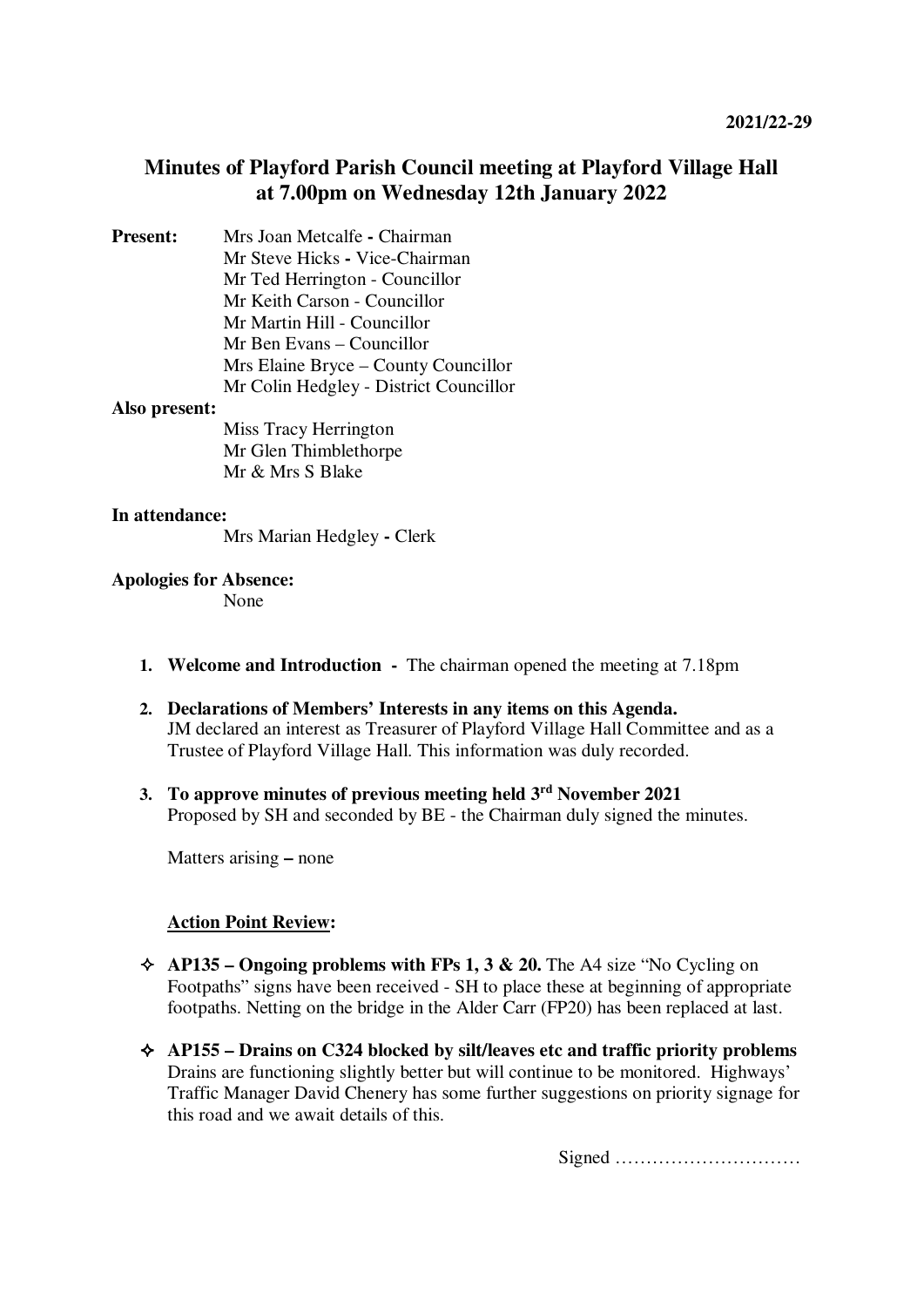#### **2021/22-30**

- **AP158 Fallen willow trees across R Fynn at bridge on Butts Road.** Trees have now been removed without aid from the Environment Agency.
- **AP160 Mud, debris etc on Church Lane washed down by heavy rainfall.**  Clearance is still awaited by SC Highways despite being chased several times.
- **AP-165 FP9 closed following renovations to railway crossing in Feb.** This crossing is now open again.
- ◆ AP166- FP20 Three trees fallen across the path through the Alder Carr –this was reported to the landowner and has now been sorted out.
- **AP167 Disabled access to FP2/track to Tuddenham**. Gate across the beginning of the track is often locked and the path not accessible to a mobility scooter. A smaller side gate for this is to be supplied by Highways - delivery is awaited.
- **AP168 Potholes in Church Lane** these have been repaired at last.

For more details see Action Log appended at end of the Minutes.

**4. Planning Application: DC/21/5438/FUL** Single storey extension at Mill Cottage. Applicants Simon and Sara Blake were present and explained the details of the extension which will be on the east side of the house and not visible when approaching the house. Dimensions of the extension were discussed and found to be acceptable.

Questions were asked about the why the total ownership of the surrounding land was not shown on the plans by a blue line depicting the extent of this. Happy Acres Barn has not been included, nor has the adjacent field to the south of the property.

JM proposed acceptance of the plans and this was unanimously agreed by all councillors present. The decision is to be conveyed to East Suffolk Planning dept but concurrently querying the absence of a blue line drawn on the plans to depict the full extent of the ownership of the adjacent land.

### **5. County Councillor's report**:

Cllr Elaine Bryce sent her full report which is appended at the end of these minutes. Because of the late start, Elaine was unable to give her report as she had to attend another meeting. In brief, it contains new budget plans for children's services and adult care, details of the extra £20m to be spent on Highways drainage and footpaths, and an annual public health report focusing on the mental health impact of Covid. A report by Matthew Hicks about the determination and resilience of Suffolk people during the pandemic, the investment of firefighting equipment to secure a safer future for Suffolk, a campaign about Social Care and details of over 10,000 new LED lights being installed across Suffolk. Finally, the announcement of a prestigious national architectural and building award for a new archive and heritage centre in Ipswich known as The Hold.

Signed ..............................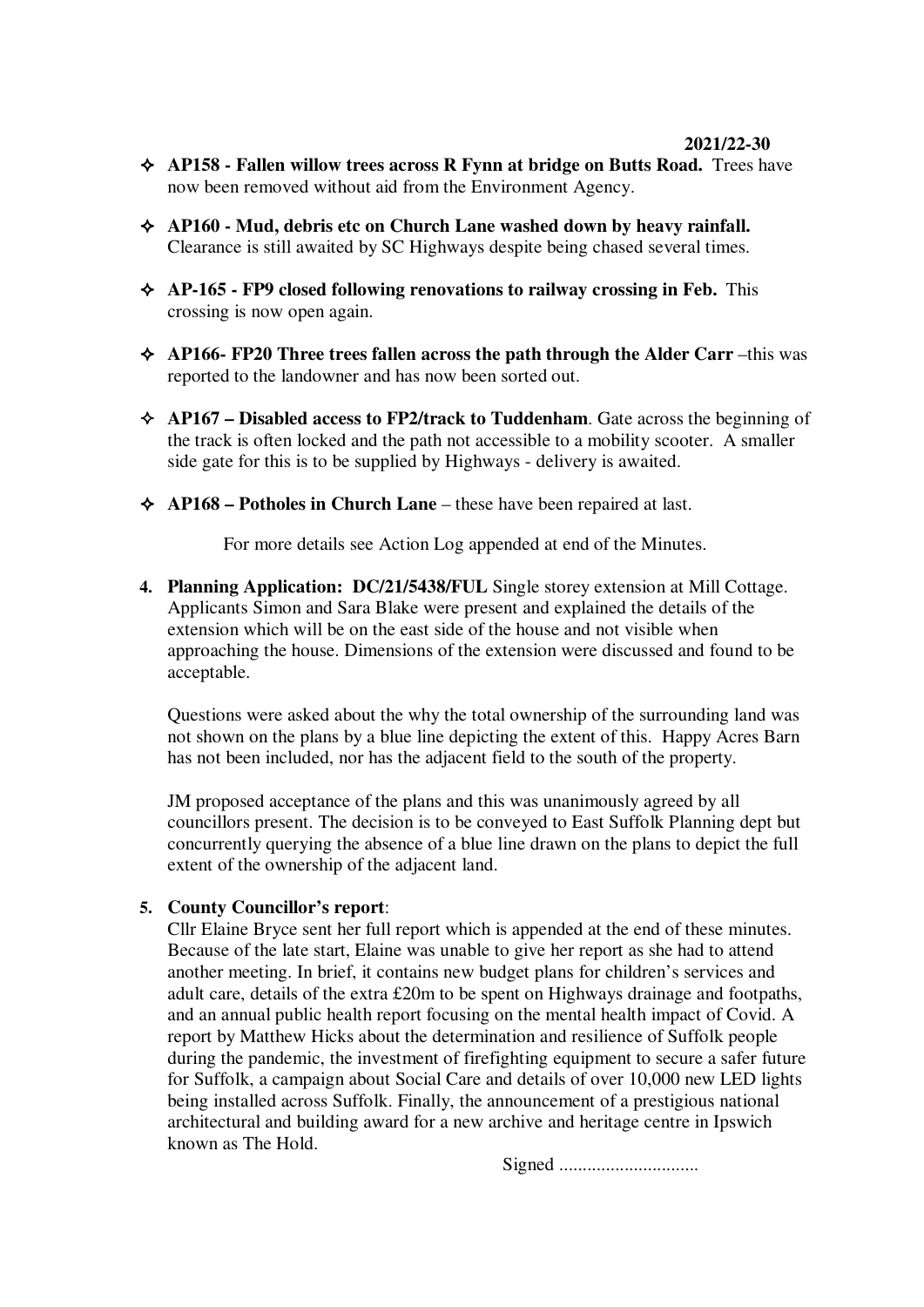# **6. District Councillor's report**

Cllr Colin Hedgley's report was circulated to councillors prior to the meeting and is appended at the end of these minutes but Colin was also unable to give his report as he had to attend another meeting. Briefly, Quiet Lanes were explained, the provision of additional help for those most in need during the economic recovery was clarified and an overview of Covid figures was given. The beach hut village project in Felixstowe is to be delayed and a survey of East Suffolk business is to take place, with a view to helping improve the vitality of town centres. Ways in which customers can access council services was detailed. Southwold's Neighbourhood Plan is ready to be voted on and the draft East Suffolk Walking and Cycling Strategy consultation is currently underway.

# **7. Finance:-**

Reporting & authorisation of cheques/online payments: Already paid:

| All cause palu. |             |                           |                  |
|-----------------|-------------|---------------------------|------------------|
| Cheque no.      | Payable to  | <b>Reason for payment</b> | Amount £         |
| Online          | M J Hedgley | November salary           | agreed in budget |
| Online          | M J Hedgley | December salary           | agreed in budget |
| To be paid:     |             |                           |                  |
| 826             | <b>HMRC</b> | Tax Q3                    | agreed in budget |

All of above payments were proposed by JM and seconded by KC.

Online M J Hedgley Clerk's expenses -stationery 61.40

#### Bank Balances:

| Current $a/c$   | £2766.61 |
|-----------------|----------|
| Reserve account | £8428.04 |

Bank reconciliation: SH confirmed the reconciliation from a copy of the Budget sheet with latest Bank statement.

Budget 2021-22 – It was unanimously agreed the current budget was on track.

Forecast Budget for 2022-23 - this was discussed at some length and accepted by all.

Precept – JM proposed the extra Precept required for 2022-23 should be £500.00 making a total of £10,000.00 for the next financial year. This was seconded by MH.

### **8. Highways**

- SCC has allocated an extra £20m towards Highways drainage and footpaths over the next three years – Co Cllr Elaine Bryce is to be asked to clarify where this will be spent.
- **Traffic priority problems on C324 Elaine has further details of this which she** will pass on to the Clerk.
- Footpath issues this has been covered in para 3, Action Points review, AP135
- SIDs equipment the new SIDs sign on Butts Road, near the entrance to Playford Hall does not appear to be set correctly and shows a grimacing face when approached at anything above 25mph. This will be investigated.

Signed …………………………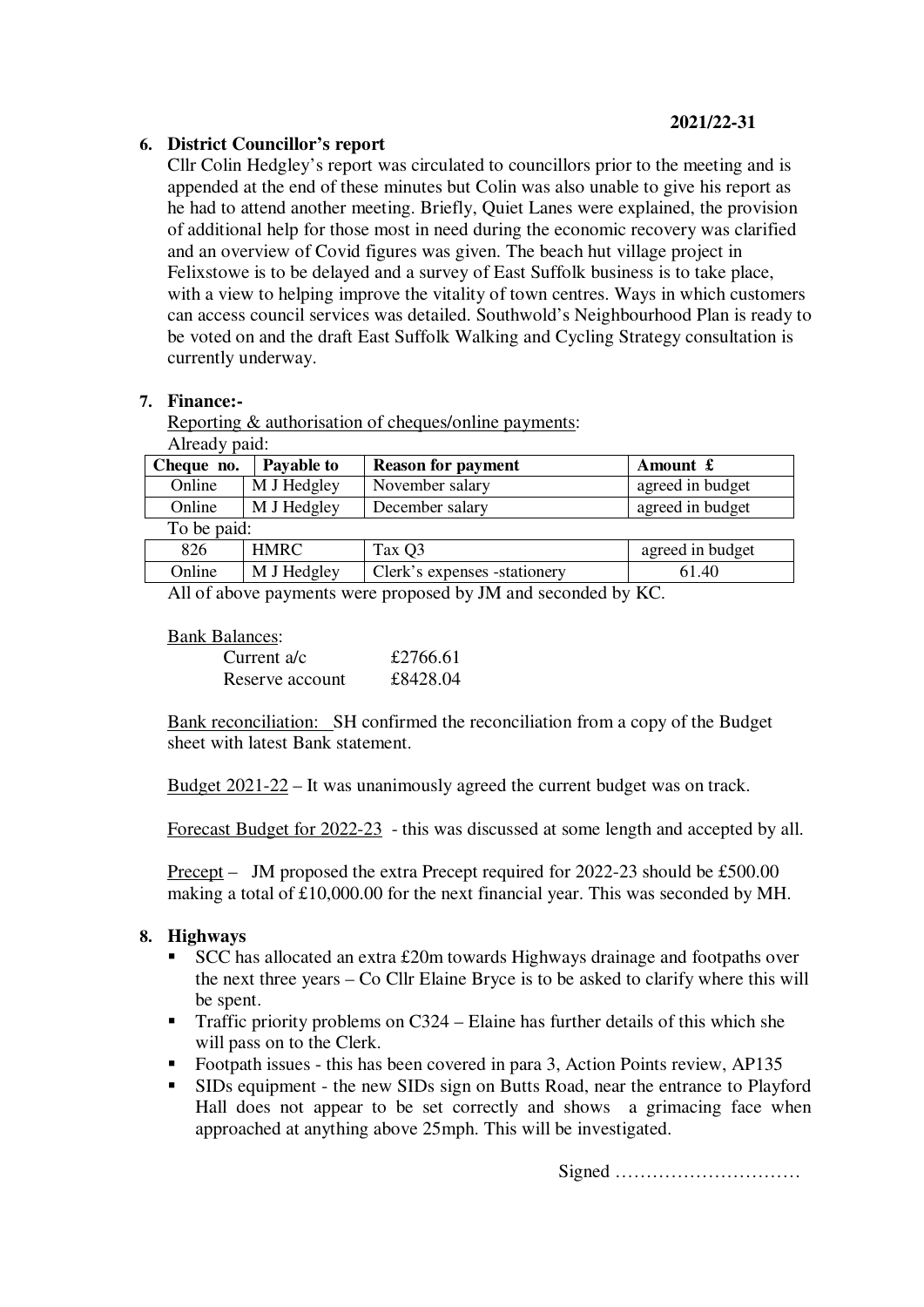# **9. Neighbourhood Plan – update**

KC reported that the AECOM draft report had been received - this has been circulated to all councillors for their comments which must be received within 10 days.

KC and the Clerk will meet via Zoom with consultant Ian Poole on  $14<sup>th</sup>$  Jan 2022 to finalise the submission of the Grant application to AECOM.

### **10. Progress on replacement Oak tree for WW1 memorial**

Tracy Herrington confirmed she would order the Pin Oak (potted in a 10 litre tub) quoted at £68 last year. BE has a spare tree guard and stake and extra compost will be bought from surplus funds, leaving enough for a plaque to be added in due course.

## **11. Queen's Platinum Jubilee celebrations**

Playford Village Hall committee will meet next week to discuss their plans – enthusiasm for a street party is lacking but having tables on the playing field is a possibility, with residents bring their own food (as Covid rules may still be in force).

As an alternative, BE offered outdoor space at Hill Farm saying his north barn could be used as shelter if necessary. Portaloos would be needed and insurance will need to be considered. Provision of music, what type and whether a generator was required, will also need to be agreed.

JM will report back to the PC after the Village Hall meeting has taken place.

### **12. Other Planning Issues**

- Archway Piggeries: Owner has appealed against ESC planners' decision to refuse permission for application DC/21/2171/FUL – awaiting result.
- Enforcement Officer has made a visit to Happy Acres Barn to confirm compliance with conditions of DC/19/0300/FUL but no feedback has been received yet.

### **13. PC Vacancy**

Placing of advert in the next edition of Fynn Lark News to be confirmed by the clerk to encourage possible candidates to come forward.

### **14. Correspondence –** received up to 12th January 2022

|                             | <b>Date</b> | From                        | <b>Subject</b>                         | Ref                  |
|-----------------------------|-------------|-----------------------------|----------------------------------------|----------------------|
|                             | Oct         | Aspire Together             | Details of Suffolk based charity       | Jenny Day            |
|                             | 2021        |                             | BESVC providing community              | Support Officer      |
|                             |             |                             | transport, family carer support $\&$   |                      |
|                             |             |                             | later life community                   |                      |
| $\mathcal{D}_{\mathcal{L}}$ | 5.11.21     | <b>Anglian Energy</b>       | <b>URGENT:</b> Invitation to meet lead | <b>Graham Murray</b> |
|                             |             | <b>Planning Alliance</b>    | Gov official on Sizewell C on          | Chair                |
|                             |             |                             | Mon $29th$ Nov $2021$                  |                      |
| $\mathbf{z}$                | 25.11.21    | <b>East Suffolk Council</b> | Invitation to take part in Treebilee   | James Mallinder      |
|                             |             |                             | project (Playford PC's interest has    | <b>ESC</b>           |
|                             |             |                             | been registered)                       |                      |

Signed …………………………